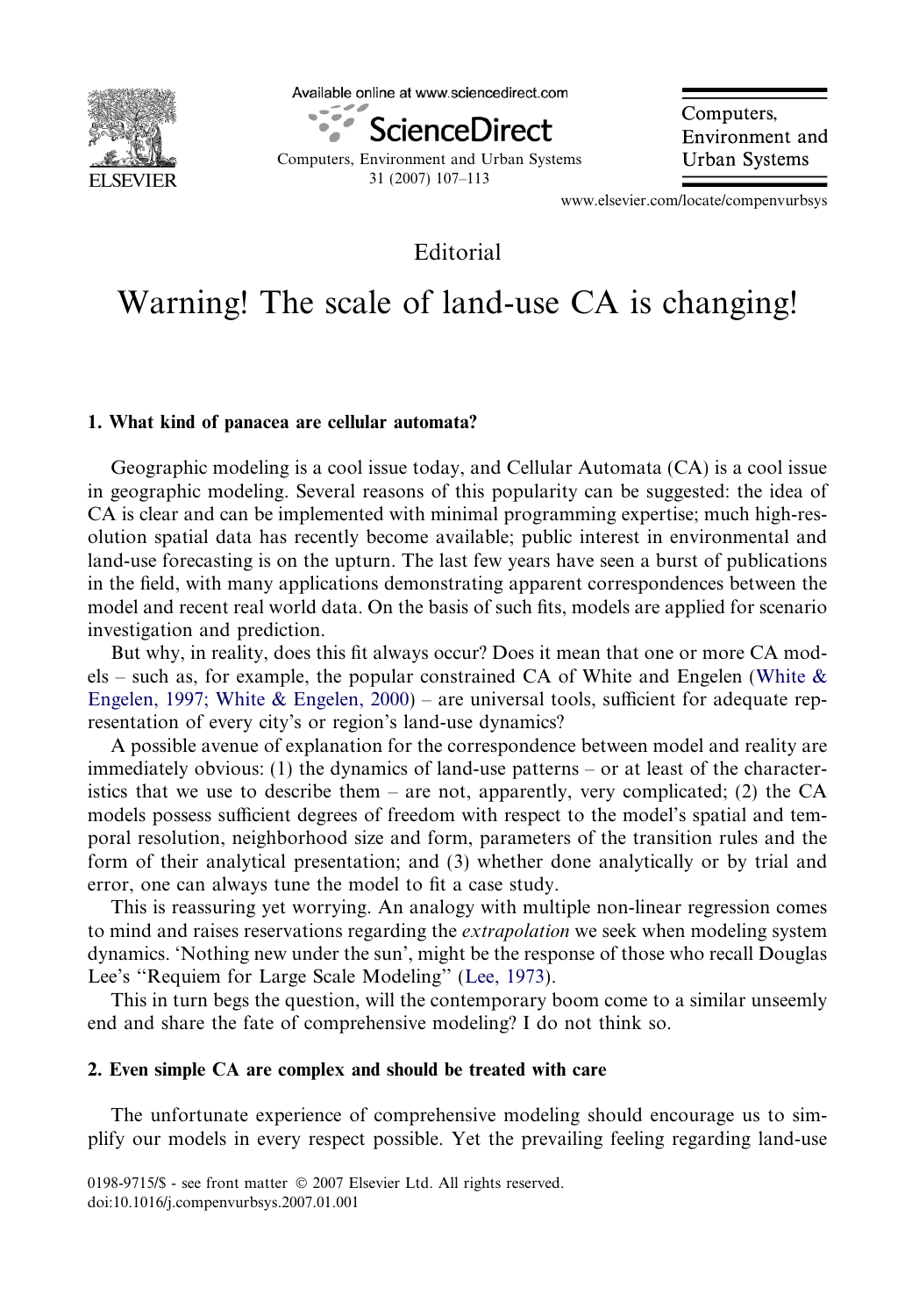<span id="page-1-0"></span>CA models is that we have already reached simplification's bottom line with regard to:  $(1)$ the distinctions between several states of each land unit; (2) consideration not only of immediate, but also further neighbors' influences; and (3) accounting for factors at the intermediate scale – such as distance to roads or water streams. Consideration of all of these factors seems mandatory.

If, nonetheless, we seek to substitute popular yet complex CA models with simpler representations, would we reach our goal? We would not. Contrary to linear regression, CA models were devised to demonstrate how simple local assumptions can nevertheless result in complex global dynamics. This complexity causes problems for urban modelers no matter how apparently simple the land-use CA are.

Let us illustrate the constraints of complexity with respect to issues of the spatial reso-lution of CA on the well-known Game of Life ([<www.math.com/students/wonders/life/](http://www.math.com/students/wonders/life/life.html) [life.html>\)](http://www.math.com/students/wonders/life/life.html). Let us set up the ''glider's'' initial conditions, present the glider cycle (Fig. 1a) and try to repeat the glider's dynamics with CA of half the spatial but the same initial temporal resolution, that is, transform  $GOL<sub>1</sub>$  into  $GOL<sub>2</sub>$  defined on a superimposed grid of cells twice the size.

First, we need to characterize the states of the GOL<sub>2</sub>.cell, which is a  $2 \times 2$  square, in terms of the GOL<sub>1</sub>.cell. This is straightforward – each of 4 GOL<sub>1</sub>.cell units within a  $GOL<sub>2</sub>$ cell can be in either of two Dead/Alive states, that is, a  $GOL<sub>2</sub>$ cell is characterized by a four-component vector, which has  $2^4 = 16$  states.

Next, we have to translate the rules of  $GOL<sub>1</sub>$  into the rules of  $GOL<sub>2</sub>$ . Essentially, this should also pose no problem – each *n*-state CA in which the cell's neighborhood consists of K cells can be represented by table R, which has  $(K + 1)$  columns, and rows that contain all possible configurations of the neighborhood states at t and the cell's next state at  $(t + 1)$ . The number of rows in R is equal to  $n<sup>K</sup>$ –the maximum number of rules necessary to describe the CA dynamics. In the case of the GOL<sub>1</sub>, this results in  $R_{\text{GOL1}}$ , with  $2^9 = 512$ rows. The beauty of the Game of Life is its ability to express a 512-row table using three simple sentences. Applying this (easily automated) step to  $GOL<sub>2</sub>$  with its 16 cell-states, one obtains  $R_{\text{GOL2}}$  with  $16^9 \approx 6.7 \times 10^{10}$  rules (rows). Of course, the number of  $\text{GOL}_2$  "meaningful" rules is much less, but the simplicity of  $GOL<sub>1</sub>$  is definitely lost when we consider it at half the resolution, both with respect to the number of states and the expression of transition rules.



Fig. 1. (a) Glider dynamics in the Game of Life,  $GOL_1 CA$ ; (b) dynamics of the  $GOL_{2\text{total}}$ , whose cell's state is given by the number of Alive cells of  $GOL_1$  within; (c) dynamics of the  $GOL_{2,2}$ , whose cell is Alive if the number of Alive cells of the  $GOL<sub>1</sub>$  within is two or more.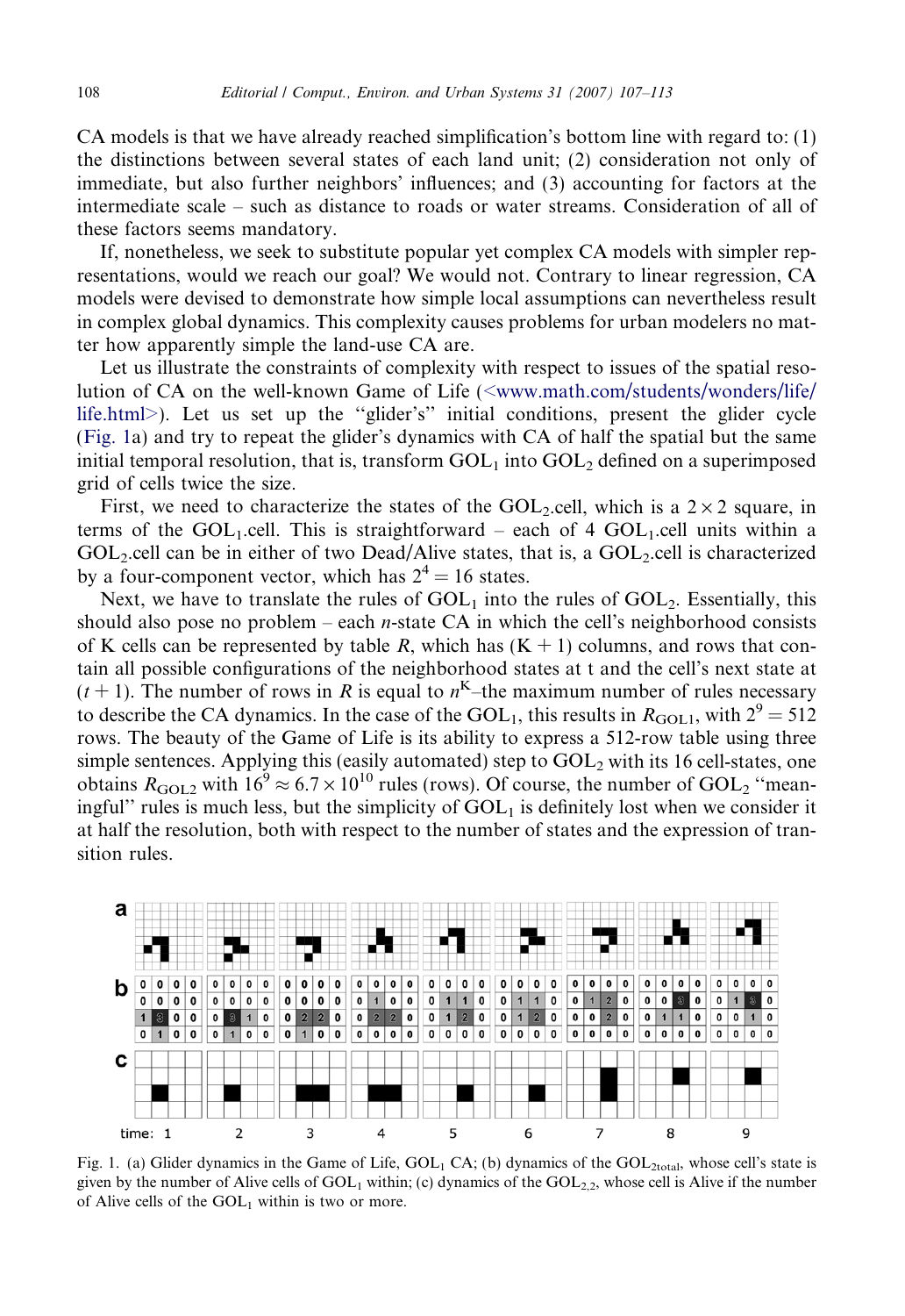One can try approximating  $GOL<sub>2</sub>$  with  $GOL<sub>2total</sub>$ , whose cells are characterized by the number of Alive cells of  $GOL_1$  within the larger cell of superimposed  $GOL_2$  ([Fig. 1](#page-1-0)b). The number of the cell states for GOL<sub>2total</sub> is 5; hence,  $R_{\text{GOL2total}}$  has  $5^9 \approx 1.9 \times 10^6$  rows. The problem, however, is that the set of rules of the  $GOL<sub>2total</sub>$  cannot be expressed by dependence of cell state at  $t + 1$  on the states of the cell and its neighbors at t: identical configurations at  $t = 5$  and  $t = 6$  result in different outcomes at  $t + 1$ . One can further demonstrate that the state of the cell of  $GOL<sub>2total</sub>$  at  $t + 1$  depends on its state and the states of its neighbors at t and  $t - 1$ .

Can we approximate  $GOL<sub>2</sub>$  with 2-state CA? Let us employ the majority rule, just as we often do when deciphering urban RS images. Namely, let us decode a  $GOL<sub>2</sub>$  cell as Dead if the number of Alive GOL<sub>1</sub>.cells within the GOL<sub>2</sub>.cell is below threshold  $Th_A$  and Alive otherwise. The possible values of  $Th_A$  are 1, 2, 3 and 4; let us denote the resulting CA as  $GOL_{2,1} - GOL_{2,4}$ .

It is clear from [Fig. 1b](#page-1-0) that  $GOL_{2,4}$  and  $GOL_{2,3}$  degenerate either immediately or at  $t = 3$ , respectively. The case of Th<sub>A</sub> = 2 ([Fig. 1](#page-1-0)c) is more interesting. The founder Alive cell stays still for two time steps, then gives birth to the cell at its right, survives two more steps and then dies. The child survives five time steps, gives birth to a cell above it and dies; the founder's grandchild then proceeds to generate a new cycle. As is case of the  $GOL<sub>2total</sub>$ , the set of rules should account for the delay: the state of the GOL<sub>2,2</sub>.cell at  $t + 1$  depends on states of the cell and its neighbors at t,  $t - 1$  and  $t - 2$ . What is the GOL<sub>2,2</sub> set of rules for arbitrarily initial conditions? I leave this question, as well as the problems of  $Th_{\text{Alice}} = 1$ , to the reader.

One can turn this exercise upside down and try representing the Game of Life at double resolution of  $1/2 \times 1/2$ . Skipping the details, there is no need for more than two cell states  ${ {\rm {A live, Dead}} }$  in  ${GOL}_{1/2}$  but one cannot describe the  ${GOL}_{1/2}$  dynamics with rules based on a Moore  $3 \times 3$  neighborhood – identical  $3 \times 3$  neighborhood configurations might result in different outcomes. The  $5 \times 5$  Moore neighborhood is sufficient for  $GOL_{1/2}$ , and this results in  $2^{25} \approx 3.3 \times 10^7$  rules.

Game of Life CA are structurally quite distant from land-use CA models but this illustration is sufficient to illustrate my main idea: that the three main components of  $CA$  – states, neighborhood and rules – are all interdependent and related to CA temporal and spatial resolutions. We cannot change one of the components yet keep the others constant: this would create *another model* whose similarity to  $-$  or difference from  $-$  the initial model is not at all evident. When modeling land-use dynamics, we must be clear as to how to perform this scaling no matter how complicated the task; otherwise, we will be unable to understand our own models.

#### 3. If only we knew the real process...

There are two standard ways to avoid incorrect model modifications; both are based on a view of the model as a reflection of the unobserved ''real process''. If a real process is continuous in space and time, as is the diffusion of a chemical pollutant in the atmosphere, then the basic model should be also continuous, just as the diffusion transport equation is. Diffusion or other continuous models can be investigated analytically in simple cases only; to find solutions numerically, they are translated into a system of difference equations defined on the spatial grid – that is, into the CA model. One can rely on well-established theory to implement such transformations. This theory includes a list of approaches to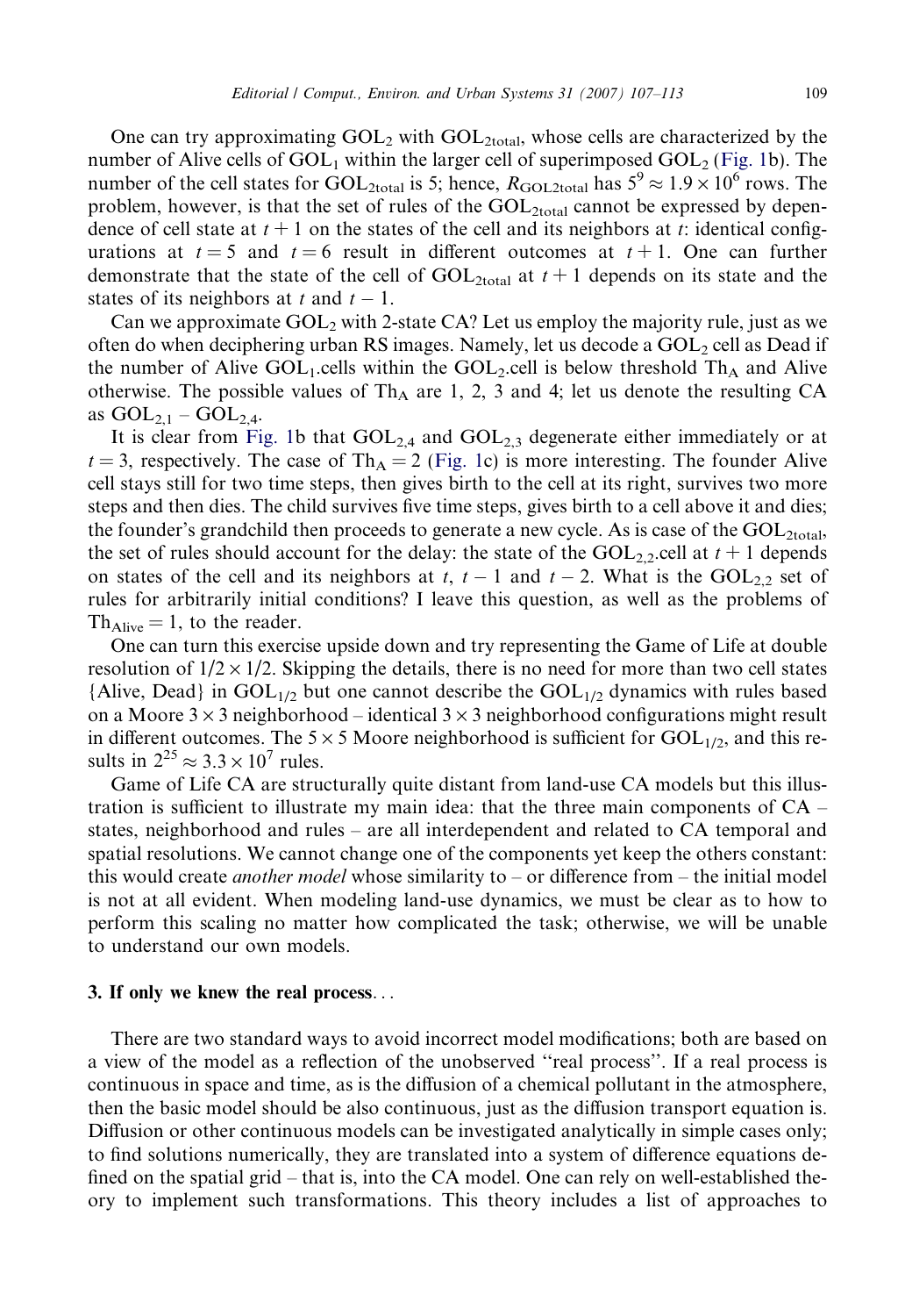discretization and formulae that define the states of the grid cell, the necessary size and form of the neighborhood, and the rules for calculating cell states at  $(t + 1)$ , depending on the states of the cell and its neighbors at  $t$  (i.e. CA states, neighborhood and rules). Also important is the fact that the theory provides the cell size and time step, guaranteeing that the numeric solution will remain sufficiently close to the ''real'' dynamics (i.e. those supplied by the original continuous model) given the interval of extrapolation.

If the background land-use dynamics are viewed as discrete, the model should rely on real lots and parcels – the elementary units that planners and developers consider when making decisions ([Benenson & Torrens, 2004; Blaschke, 2006; Samat, 2006; Schmit,](#page-5-0) [Rounsevell, & La Jeunesse, 2006](#page-5-0)), as demonstrated above with the Game of Life; or, failing this, at least on cells, the size of which are close to that of typical elementary units [\(Kok, Farrowb, Veldkamp, & Verburg, 2001; Samat, 2006](#page-5-0)). In this way we are able to play the Land-Use Game at a ''natural'' resolution while avoiding the side-effects of aggregating or disaggregating ([Schmit et al., 2006](#page-6-0)). This view presumes that only some of the resolutions are adequate for observing the ''real'' dynamics while the others obscure them from our view. One can only hope that the spectrum of adequate scales is not as narrow as in the Game of Life – and that our noisy urban systems in which land-use changes follow the caprice of landowners, planners, developers and others are structurally more stable.

## 4. Meanwhile, we can feel good with the CA that approximate only

It is hard to follow the rosy path described above.  $30 \times 30$  m Landsat images and their derived  $60 \times 60$  m,  $90 \times 90$  m, or  $120 \times 120$  m resolutions will stay with us for a long time, simply because we need historical data for studying land-use dynamics, irrespective of whether we believe that this rigid framework fits natural processes all over the globe. Even though we may be very unsure that the available documented land-use dynamics can be attributed to common background processes, flexible model frameworks with a parsimonious number of parameters can nonetheless be sufficient for our goals.

Two of the most popular land-use CA have actually been developed in this milieu. Clarke's self-modifying land-use CA SLEUTH ([Clarke, Hoppen, & Gaydos, 1997\)](#page-5-0) declares its approximation goal explicitly. It distinguishes four kinds of elementary landuse events – spontaneous urbanization, the generation of new centers, diffusion on the edges and road-influenced diffusion. Four corresponding sets of CA rules entail a total of 5 main plus several auxiliary parameters for tuning purposes. The calibration software is supplied together with the model.

Numerous applications of the model (e.g. [Goldstein, Candau, & Clarke, 2004](#page-5-0)) have demonstrated that the trajectories calibrated using part of the available series of the land-use patterns remain close to the real dynamics for the next 5–10 years; and, as such, the length of this period can thus be considered a measure of model fitness. As might be expected, the mandatory calibration of the entire SLEUTH parameter set makes the model quite insensitive to changes in scale ([Goldstein et al., 2004; Jantz & Goetz, 2005;](#page-5-0) [Syphard, Clarke, & Franklin, 2005; Dietzel & Clarke, 2006](#page-5-0)) – since the calibration results in automatic adjustment of the rules. Yet, is this a CA model analog of approximating regression or does it reflect real world processes? Intuitively, I would place the Clarke model closer to the approximation rather than the ''real'' pole, resting on essential differences between the sets of best-fitting parameters obtained in different cases.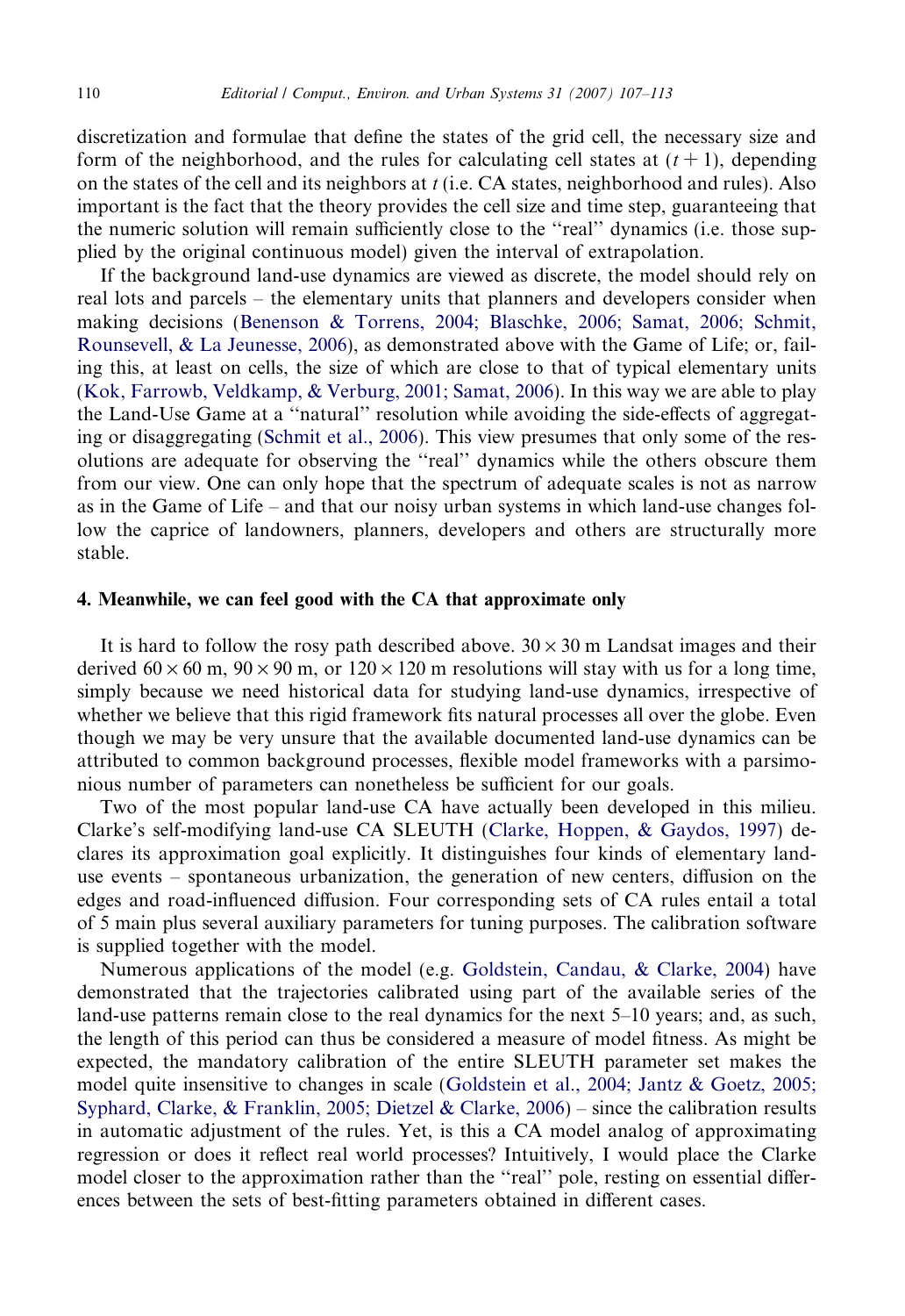The constrained CA of White and Engelen [\(White & Engelen, 2000](#page-6-0)) follow the classic CA idea – that cell state is updated in parallel at every time step with respect to the states of cell neighbors. The neighbors are retrieved from the wide neighborhood of cells located within a spanning distance six times greater than the cell's length. In the model's most recent version, the cell states depend on factors at an intermediate scale such as, for example, distances to the road network, rivers and lakes. The basic (and sometimes forgotten) feature of the model is the predetermined amount of overall land-use change at each time step. The CA model is ''constrained'' by this amount and focuses on the spatial distribution of these externally defined changes. A tuning algorithm for the constrained CA is also proposed [\(Straatman, White, & Engelen, 2004](#page-6-0)), but not supplied as part of the package. The number of parameters for tuning is high – more than 50, and the sets obtained for different cases are more similar to each other than in the case of SLEUTH sets. This lower variation cannot, however, be considered as an argument in favor of constrained CA as a good absorber of ''real'' dynamics. Just as statistics teaches us, we still have to compare the variance of the parameters' estimates to the variance of the real-world trajectories. This has not yet been done either for SLEUTH or for constrained CA.

Contrary to SLEUTH, it would be difficult to say that recent studies of constrained CA scale-sensitivity [\(Menard & Marceau, 2005; Kocabas & Dragicevic, 2006; Samat, 2006\)](#page-6-0) successfully account for the inherent relationships holding between model scales and transition rules. Only Samat [Samat \(2006\)](#page-6-0) mentions qualitative consequences of the scale changes, yet does not relate changes in scale to the changes in parameters of transition rules. One thus cannot say whether the comparison is made between the outcomes of the same model with two different sets of parameters, or in fact is between two different models.

## 5. Let us test the universality of our CA models on the basis of their terms

Discounting my intuition, can I *investigate* whether my CA land-use model represents reality? Putting philosophy aside, to do this I need a sufficient variety of ''realities'' in order to ascertain whether my model is adequate for application to every aspect of interest. Yes, this might still be an approximation, but who cares if it always works and I can explain how it works?

Where could one obtain such a collection of ''realities''?

I propose that we test the models on the basis of artificial dynamics generated by the models themselves – the *synthetic land-use dynamics*. Should we be interested in applying constrained CA to describe land-use dynamics in China, let us take a variety of Chinese land-patterns in, say, the year 1980, establish the scale that seems representative and the ''natural'' values of all 50 parameters and their interrelations, and generate all possible dynamics for 20 or 40 years. Contrary to the real data, we now know the scale of the processes, simply because we generate them ourselves.

Let us treat each of these dynamics as if it was real and investigate:

1. How we should modify the CA in order to preserve the same process in its aggregated and disaggregated representations? Can we retain the same set of the cell states or should we turn to a multi-dimensional description? How should the transition rules be modified?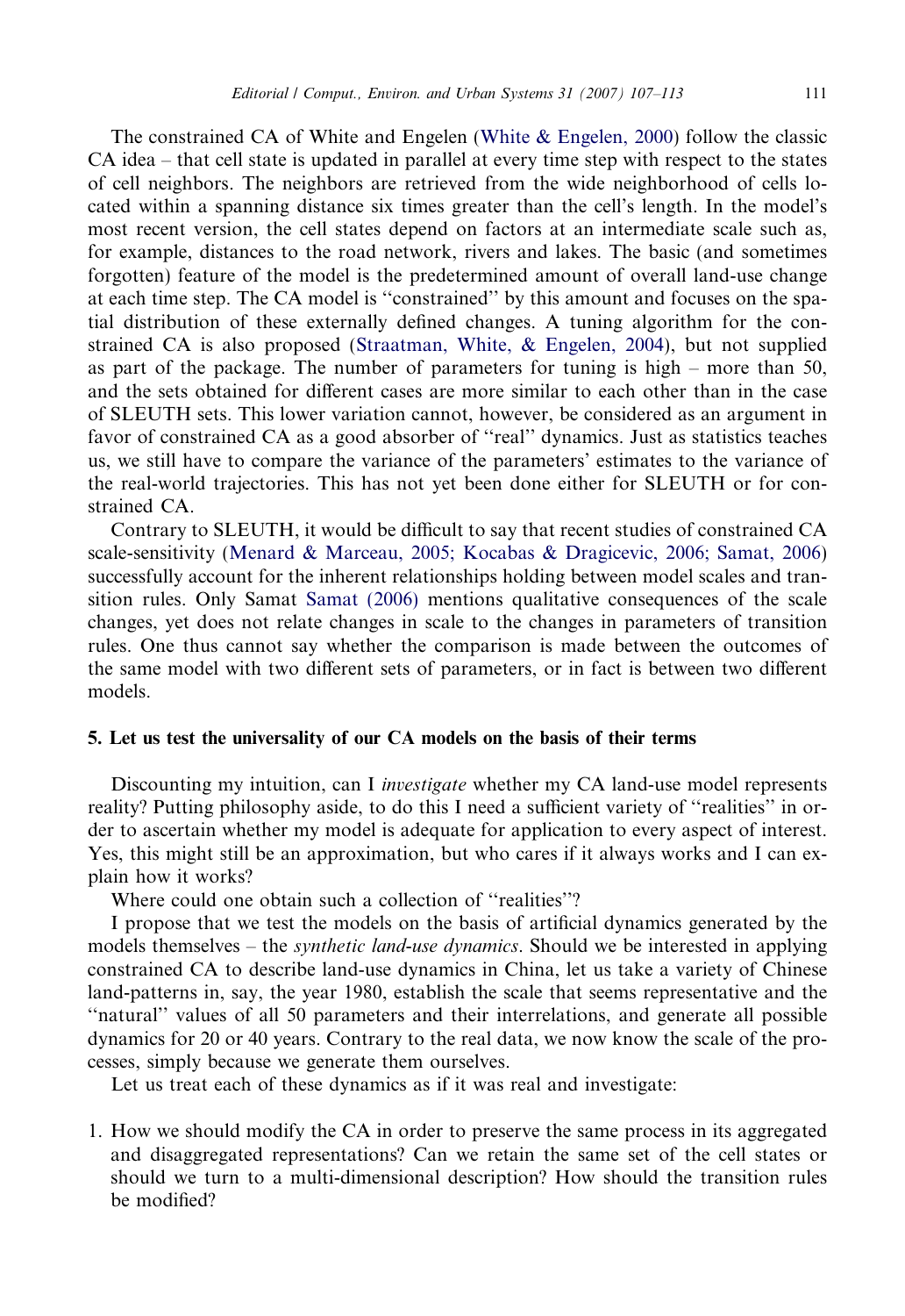<span id="page-5-0"></span>2. As to the calibration algorithm, does it produce the same parameters as those employed for generating the process? What are the variance/confidence intervals of the parameter estimates given the parameters of the synthetic land-use dynamics?

And so on.

And this is only the beginning. We can then proceed in various directions. For example, we might reformulate the transition rules of the CA in a way appropriate for an irregular grid, generate synthetic land-use dynamics based on realistic irregular land partitions, and study the resulting representation by means of the regular grid of the Landsat or SPOT resolution. Or we might introduce human-induced obstacles into the land-pattern generator, say, that owners of some parcels prefer not to sell and some Dwelling  $\rightarrow$  Office transitions are delayed for several years. Can a model that does not account for this information approximate these egoistic dynamics?

Going even further, let us generate land-use patterns with one CA model and simulate them with another. Might several models appear to be equally good?

The tools for investigations of this kind have been recently published in the abovementioned and other papers on land-use modeling (Bolliger, 2005; Herold, Couclelis, & Clarke, 2005; Parker & Meretsky, 2004; Tyrea, Tenhumbergb, & Bull, 2006; Verzelen, Picard, & Gourlet-Fleury, 2006). The applications, however, all aim at finer tuning of the model to real-world dynamics.

I believe that investigation of synthetic land-use dynamics could substitute for the barely realizable analytical study of land-use CA and enable us to understand the predictive power of our working tools, and thus suggest ways of applying them properly and deliberately.

Many thanks to Paul Longley for his insightful remarks to the initial version of this editorial.

#### **References**

- Benenson, I., & Torrens, P. M. (2004). Geosimulation: Automata-based modeling of urban phenomena. London: Wiley.
- Blaschke, T. (2006). The role of the spatial dimension within the framework of sustainable landscapes and natural capital. Landscape and Urban Planning, 75, 198–226.
- Bolliger, J. (2005). Simulating complex landscapes with a generic model: sensitivity to qualitative and quantitative classifications. Ecological Complexity, 2, 131–149.
- Clarke, K. C., Hoppen, S., & Gaydos, L. J. (1997). A self-modifying cellular automata model of historical urbanization in the San Francisco Bay area. *Environment and Planning B: Planning and Design*, 24(2), 247–261.
- Dietzel, C., & Clarke, K. (2006). The effect of disaggregating land use categories in cellular automata during model calibration and forecasting. Computers, Environment and Urban Systems, 30, 78–101.
- Goldstein, N. C., Candau, J. T., & Clarke, K. C. (2004). Approaches to simulating the March of Bricks And Mortar. Computers, Environment and Urban Systems, 28(1/2), 125–147.
- Herold, M., Couclelis, H., & Clarke, K. C. (2005). The role of spatial metrics in the analysis and modeling of urban land use change. Computers, Environment and Urban Systems, 29, 369–399.
- Jantz, C. A., & Goetz, S. J. (2005). Analysis of scale dependencies in an urban land-use-change model. International Journal of Geographical Information Science, 19(2), 217–241.
- Kocabas, V., & Dragicevic, S. (2006). Assessing cellular automata model behaviour using a sensitivity analysis approach. Computers, Environment and Urban Systems, 30, 921–953.
- Kok, K., Farrowb, A., Veldkamp, A., & Verburg, P. H. (2001). A method and application of multi-scale validation in spatial land use models. Agriculture, Ecosystems and Environment, 85, 223–238.